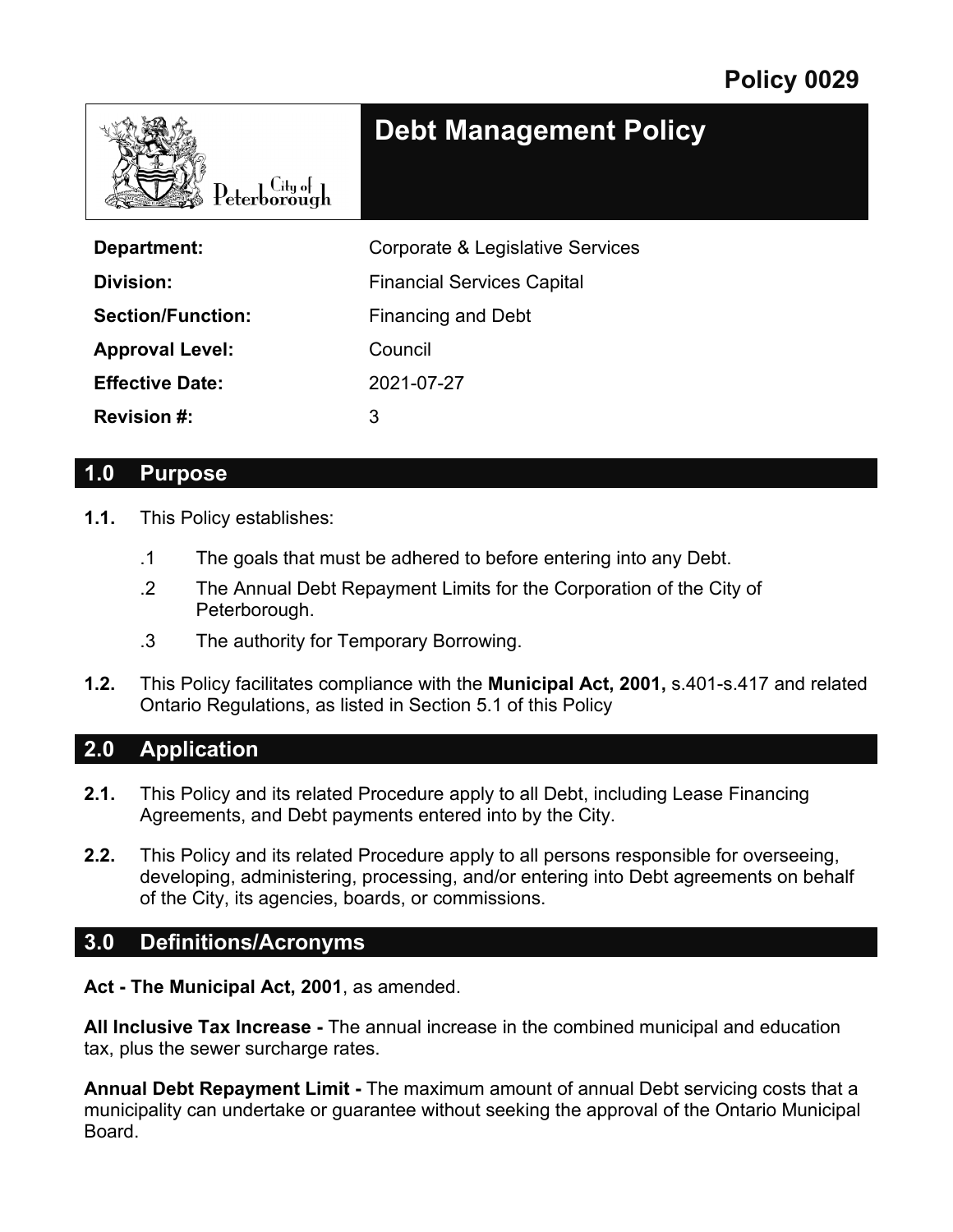# Peterborough

**Debt Management Policy**

**Capital Levy -** The amount of money raised through taxation that appears in the current year Operating Budget that is transferred to the capital fund to be used to help pay for capital projects.

**City -** The Corporation of the City of Peterborough, its agencies, boards and commissions, and in accordance with the City's Consolidated Financial Statements, those organizations accountable for the administration of their financial affairs and resources to the City and which are owned or controlled by the City.

**Debenture -** A formal written obligation to repay specific sums of money on certain dates. Debentures are direct, unsecured and unsubordinated obligations of a municipality and must rank equally in respect of payment of principal and interest.

**Debt -** Any obligation for the payment of money. The City considers Debt to consist of Debentures, cash loans from financial institutions, capital leases, Debenture financing approved through by-law but for which no Debt has yet been issued, Debenture financing approved through the Capital Budget but for which no by-law has yet been established, outstanding financial commitments, loan guarantees, and any Debt issued by, or on behalf of the City, including mortgages, Debentures or demand loans.

**Lease Financing Agreement -** A financial agreement, in accordance with Ontario Regulation 653/05 of the Act, that a municipality may enter into for the purpose of obtaining long-term financing of a capital undertaking of the municipality.

**Long-Term Debt -** Any Debt for which the repayment of any portion of the principal is due beyond one year.

**Material Impact -** Under Ontario Regulation 653/05 of the Act, a Lease Financing Agreement has a Material Impact on a municipality if the costs or risks associated with the agreement significantly affect the municipality's Debt and financial limit determined in accordance with Ontario Regulation 403/02 made under the Act, or would reasonably be expected to have a significant effect on that limit.

**Net Revenues -** Total City consolidated revenues less grants from other levels of government less sales of land less development charges earned. These revenues also do not include donations of tangible capital assets.

**Tax-Supported Debt -** Debt that is to be recovered from general tax revenues.

**Temporary Borrowing -** Debt for which the repayment of the entire principal is due within one year or in the case of funding for a capital project, borrowing until Long-Term Debt to cover the costs is obtained or issued.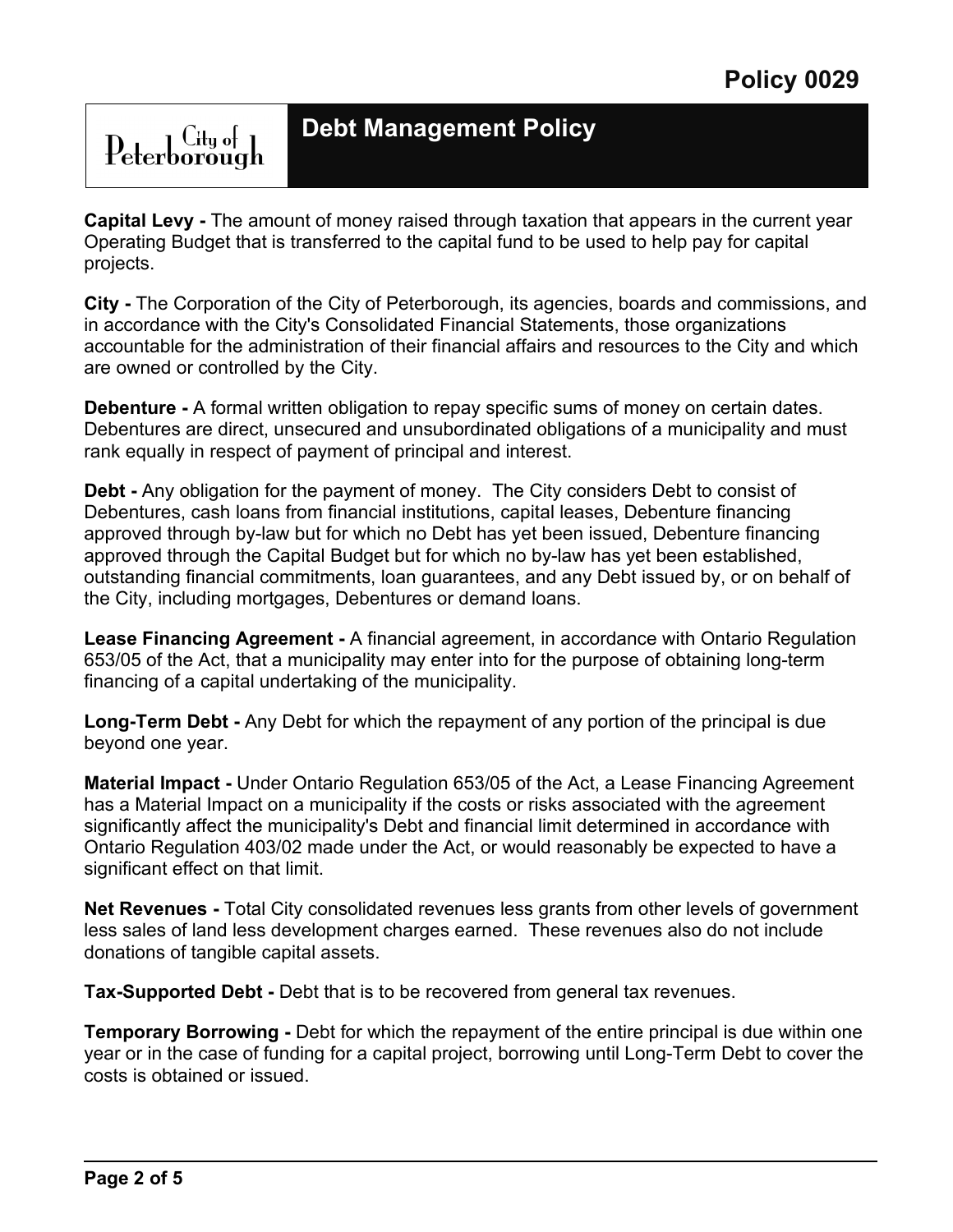Peterborough

### **Debt Management Policy**

#### **4.0 Policy Statement(s)**

- **4.1.** Before entering into any Debt, including Lease Financing Agreements, the following goals must be adhered to:
	- .1 The Debt will be managed in a manner consistent with other long-term planning, financial and management objectives.
	- .2 Consideration will be given to its impact on future ratepayers as a means to achieve an appropriate balance between Debt and other forms of funding.
	- .3 Debt will be managed in a manner to limit financial risk exposure.
	- .4 The timing, type, and term of Debt will be determined with a view to minimizing long-term cost.
	- .5 The term of Debt will be limited to the term of the useful life of the particular asset, but no greater than 40 years.
	- .6 Debt will be managed in a manner to maintain the best possible credit rating by a bond-rating agency used by the City.
	- .7 A category of Lease Financing Agreements may be relied upon for non-material or operational leases where in the opinion of the Treasurer, as delegated by Council through this Policy, will not result in a Material Impact for the City.
- **4.2.** The City's maximum Annual Debt Repayment Limit will be 16.5% of the City's Net Revenues.
	- .1 Further, the City's total annual amount of new Tax-Supported Debt charges and any increase in the Base Capital Levy provision will be limited so that the impact of the All Inclusive Tax Increase does not exceed 1%.
- **4.3.** City Council authorizes the Mayor and Treasurer to borrow funds on a temporary basis, in accordance with the definition for Temporary Borrowing under this Policy and section 405-407 of the Act, under the following conditions:
	- .1 To meet the current expenditures of the City until taxes are collected or other revenues received.
	- .2 To meet expenditures of a project until Long-Term Debt has been secured.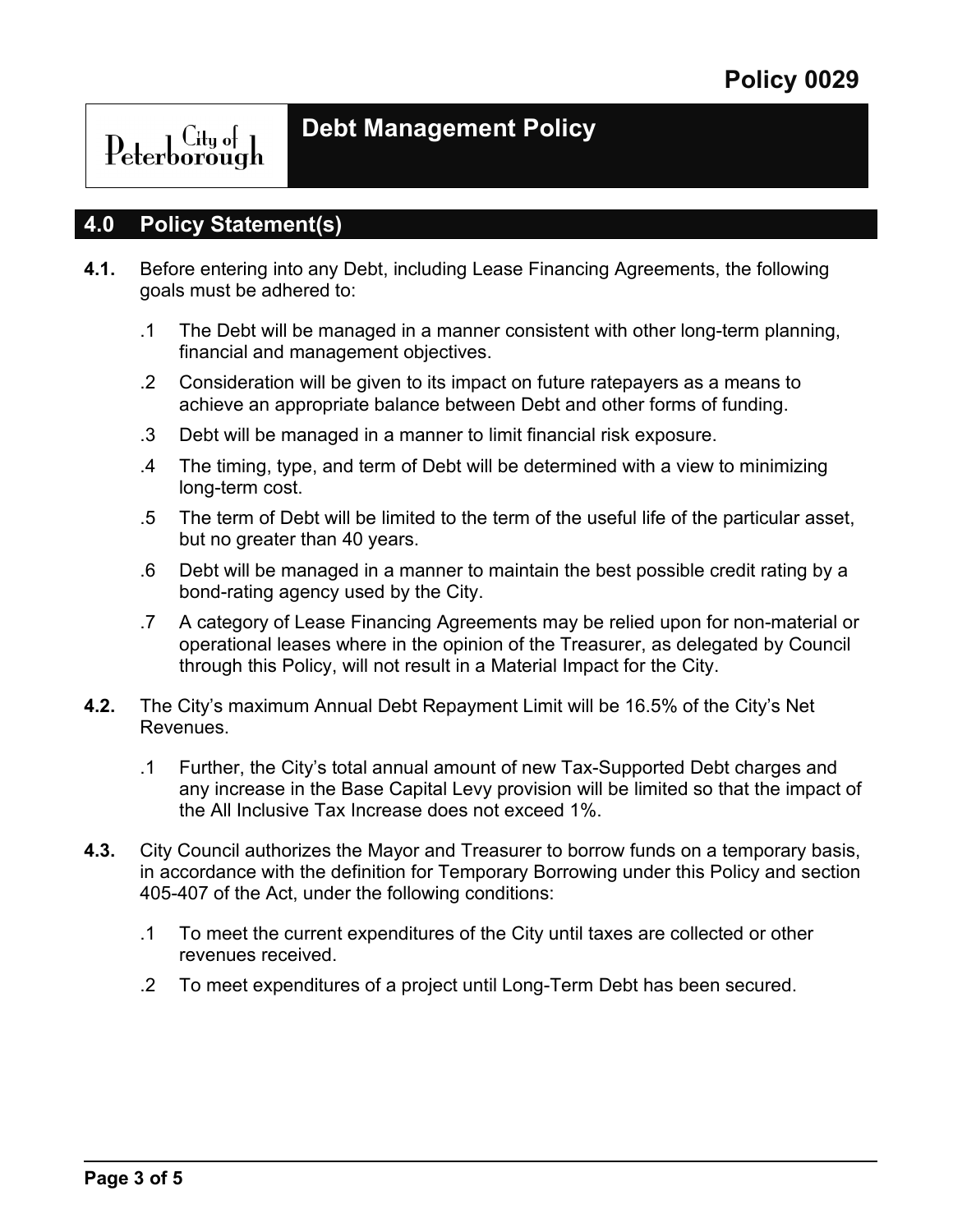$\operatorname{Peterborough}$ 

### **Debt Management Policy**

#### **5.0 Appendix, Related Documents & Links**

Note: All references refer to the current version, as may be amended from time to time.

#### **5.1. Pertinent Resources:**

- Municipal Act, 2001 <https://www.ontario.ca/laws/statute/01m25>
- Ontario Regulation 247/01 Variable Interest Rate Debentures and Foreign Currency Borrowing <https://www.ontario.ca/laws/regulation/r01247>
- Ontario Regulation 276/02 Bank Loans <https://www.ontario.ca/laws/regulation/020276>
- Ontario Regulation 278/02 Construction Financing <https://www.ontario.ca/laws/regulation/020278>
- Ontario Regulation 403/02 Debt and Financial Obligation Limits <https://www.ontario.ca/laws/regulation/020403>
- Ontario Regulation 653/05 Debt Related Financial Instruments and Financial **Agreements** <https://www.ontario.ca/laws/regulation/050653/v3>
- Procurement By-law 18-084

#### **5.2. Related Policies:**

• N/A

#### **5.3. Related Procedures:**

- Debt Management Procedure
- **5.4. Related Forms:**
	- N/A
- **5.5. Miscellaneous:**
	- N/A